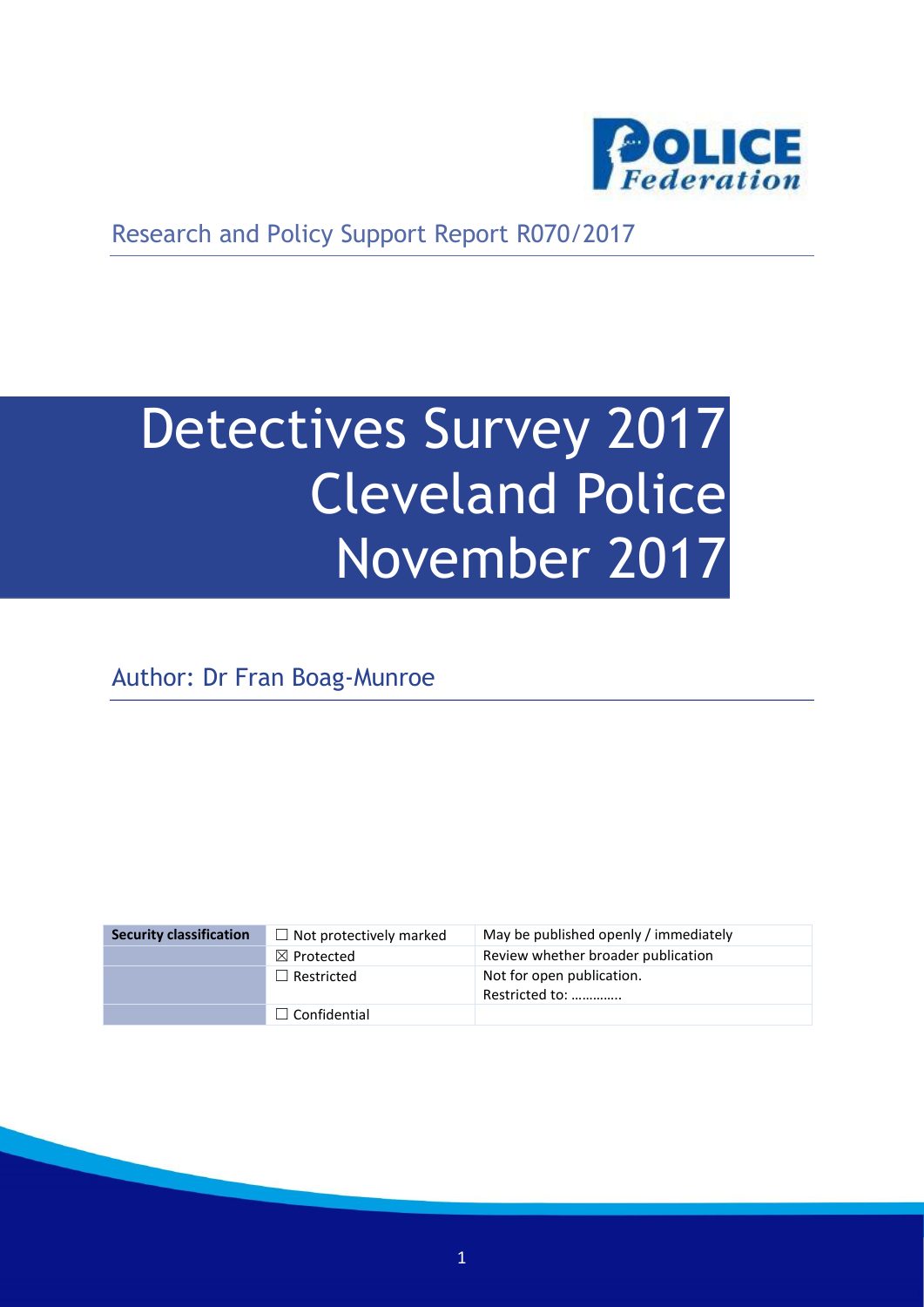#### **INTRODUCTION**

This report provides a summary of responses to the PFEW National Detectives Survey received from respondents in Cleveland Police in 2017.

Some of the questions asked in this year's survey were the same as in the 2015 National Detectives Survey; this allowed us to monitor any changes since the last time the survey was conducted. Other questions were new to 2017, to be able to look in more detail at the context in which detectives are currently working.

Where appropriate, details of average responses for the police service as a whole are also presented, differences between the national and local responses have not been tested statistically and therefore any differences reported are for guidance only and must be treated with caution.

#### **RESPONSE RATE AND RESPONDENTS**

The National Detectives Survey 2017 opened on 1st September 2017 and closed on 24th September 2017. During this time, detective officers were invited to attend via the Police Federation's National Membership Database, as well as via local Joint Branch Boards and the National Detectives Forum mailing list.

**66 responses were received from detectives in Cleveland Police**. There is still no accepted measure of the total number of detectives in England and Wales. It is therefore not possible to calculate a definitive response rate for the survey as a proportion of the total number of detectives. However, for comparison the number of responses received within Cleveland Police was lower than when this survey was last conducted in 2015, when 92 responses were received.

#### **IMPACT OF SERVICE CUTS**

**65% of respondents within Cleveland Police said that service cuts have had a major impact on their morale**; this was higher than the national average, where 56% detectives said that service cuts have had a major impact upon their morale.

In addition, **33% of respondents within Cleveland Police said service cuts have had a major impact upon their physical health and wellbeing, whilst 26% said that service cuts have had a major impact upon their mental health and wellbeing**. For comparison, in England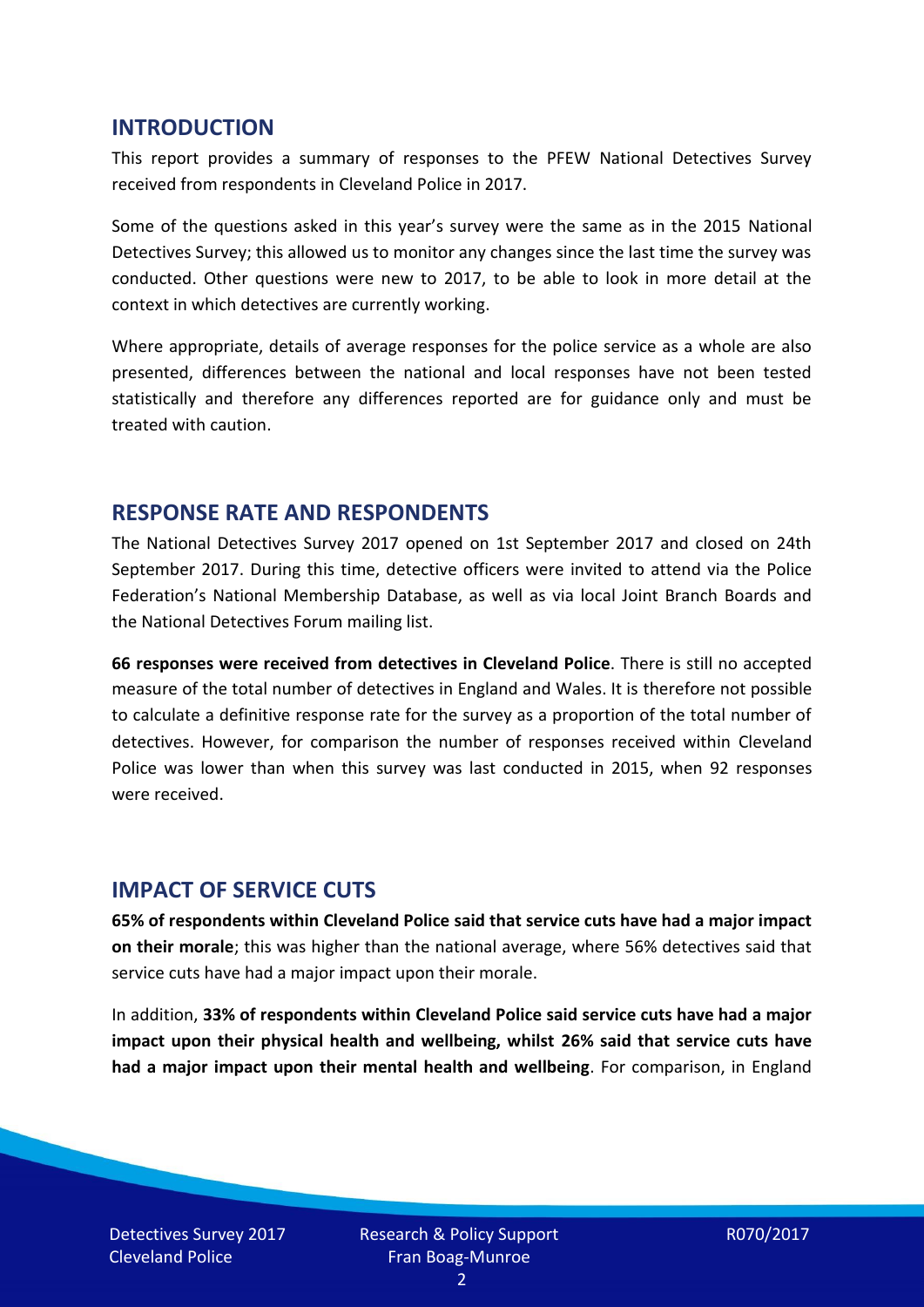and Wales as whole 27% of detectives said that service cuts have had a major impact on their physical health and wellbeing and also on their mental health and wellbeing.

| How, if at all, have<br>service cuts affected | No impact | <b>Minor impact</b> | <b>Moderate</b><br>impact | <b>Major impact</b> |
|-----------------------------------------------|-----------|---------------------|---------------------------|---------------------|
| Your morale                                   | 0%        | 17%                 | 18%                       | 65%                 |
| Your physical health and<br>wellbeing         | 9%        | 20%                 | 38%                       | 33%                 |
| Your mental health and<br>wellbeing           | 11%       | 26%                 | 38%                       | 26%                 |

**73% of respondents in Cleveland Police said that service cuts have substantially increased their overall workload; 52% said that service cuts have substantially increased how fatigued they feel; and 42% said that service cuts have substantially increased how stressful they find their jobs**. Comparison of these proportions in Cleveland Police to England and Wales as a whole can be found in the table below.

|                                    | <b>Cleveland Police</b>                                 | <b>England and Wales</b>                                |
|------------------------------------|---------------------------------------------------------|---------------------------------------------------------|
| Your overall workload              | 73% substantially increased<br>(21% slightly increased) | 62% substantially increased<br>(32% slightly increased) |
| How fatigued you feel              | 52% substantially increased<br>(41% slightly increased) | 53% substantially increased<br>(38% slightly increased) |
| How stressful you find your<br>job | 42% substantially increased<br>(44% slightly increased) | 49% substantially increased<br>(41% slightly increased) |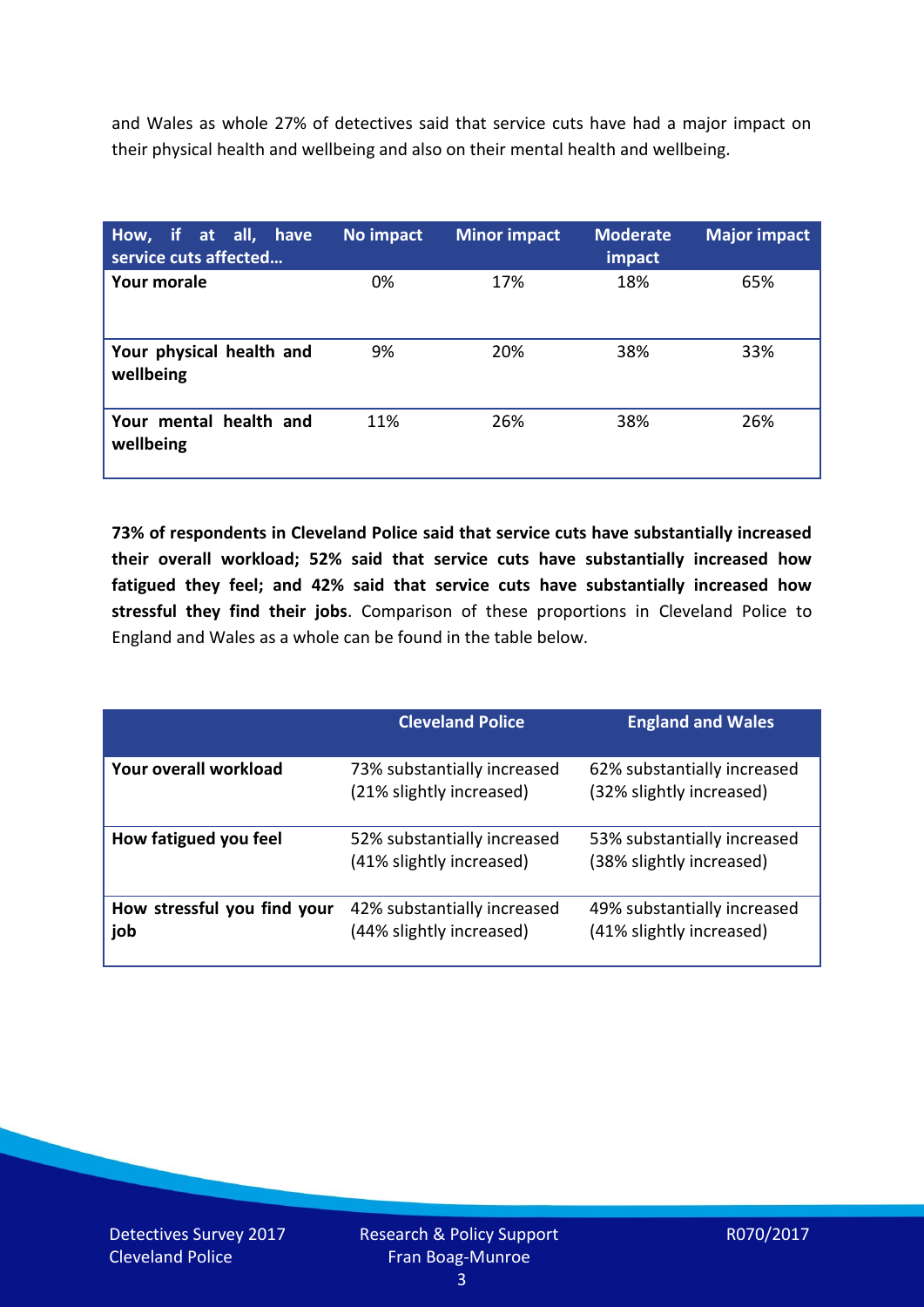## **WORKLOAD AND JOB DEMANDS**

**71% of respondents in Cleveland Police said that their workload in the last 12 months was either too high or much too high**. This is lower than the national average - in England and Wales as a whole, 76% of respondents said that their workload had been too high or much too high in the last 12 months.

33% of respondents in Cleveland Police said that their workload enabled them to provide the service needed to victims either most or all of the time; this compares to 27% of detectives in England and Wales as a whole. **The proportion of respondents in Cleveland Police who said that their workload enabled them to provide the service needed to victims either most or all of the time has increased since 2015** when 21% of respondents felt that they could provide the service needed either most or all of the time.

In addition, 23% of respondents in Cleveland Police said that their workload enabled them to provide the service needed to witnesses either most or all of the time, in comparison to 22% of detectives in England and Wales overall. **The proportion of respondents in Cleveland Police who said that their workload enabled them to provide the service needed to witnesses either most or all of the time has decreased since 2015**, when 26% of respondents felt that they could provide the service needed either most or all of the time.

| Does your workload enable<br>you to provide the service<br>needed to? | <b>Never</b> | <b>Sometimes</b> | Most or all of the<br>time |
|-----------------------------------------------------------------------|--------------|------------------|----------------------------|
| <b>Victims</b>                                                        | 8%           | 59%              | 33%                        |
| <b>Witnesses</b>                                                      | 8%           | 70%              | 23%                        |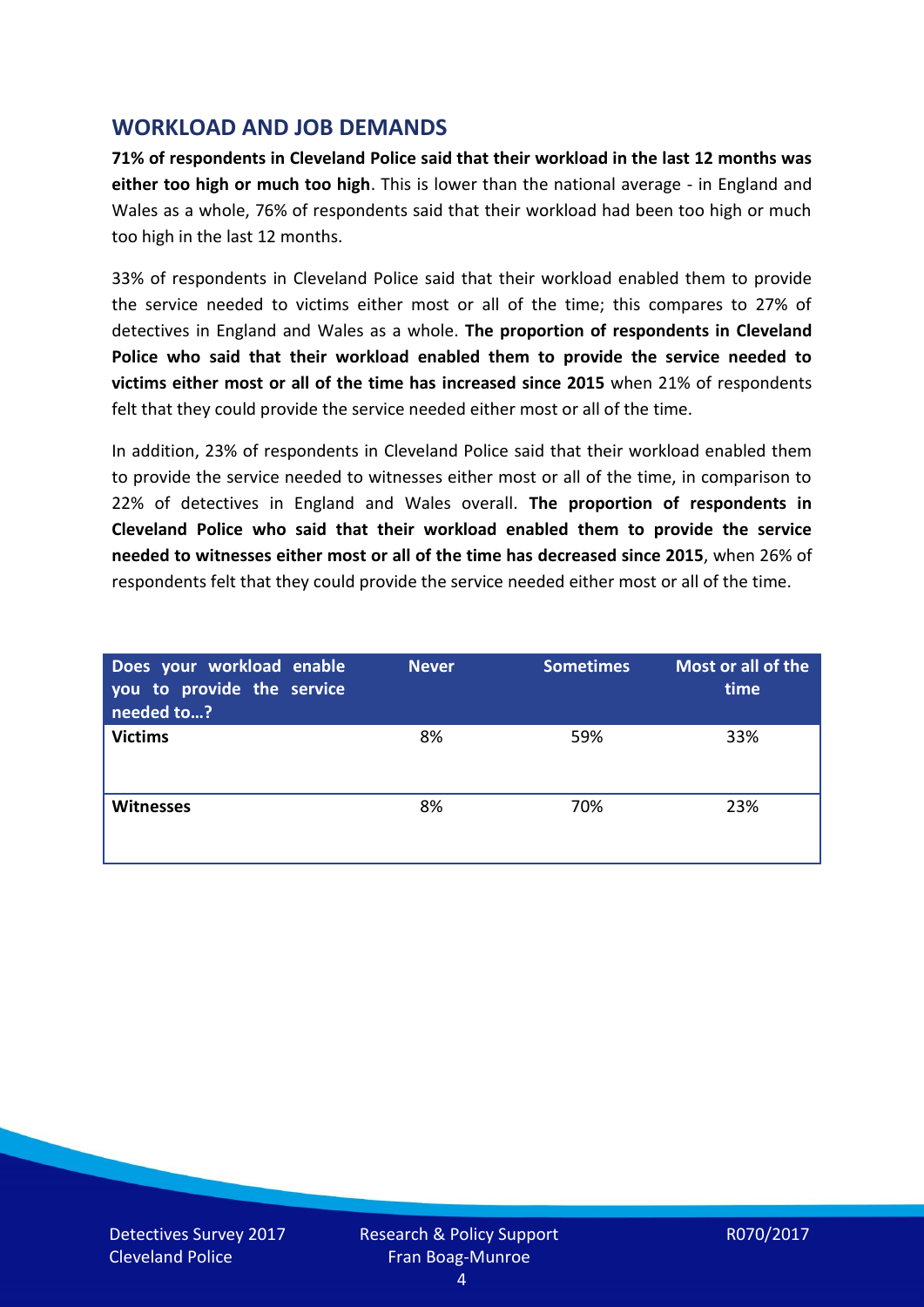## **JOB RELATED STRESS**

In Cleveland Police, **49% of respondents said that they felt emotionally drained from work either most or all of the time**. Nationally, this proportion was 48%. The proportion of respondents in Cleveland Police who said that they had felt emotionally drained from work either most or all of the time has increased since 2015, when 44% of respondents said that they felt emotionally drained from work.

**56% of respondents in Cleveland Police said that their job was either very or extremely stressful**. This is the proportion of respondents who, in effect, report a non-diagnostic case of work-related stress within Cleveland Police.



In England and Wales as a whole 48% of detectives reported a case of work-related stress. Therefore **the proportion of respondents in Cleveland Police who reported a case of workrelated stress was higher than the national average**. The reasons given by respondents in Cleveland Police for why they found their job stressful are presented below.

Detectives Survey 2017 Cleveland Police

Research & Policy Support Fran Boag-Munroe

R070/2017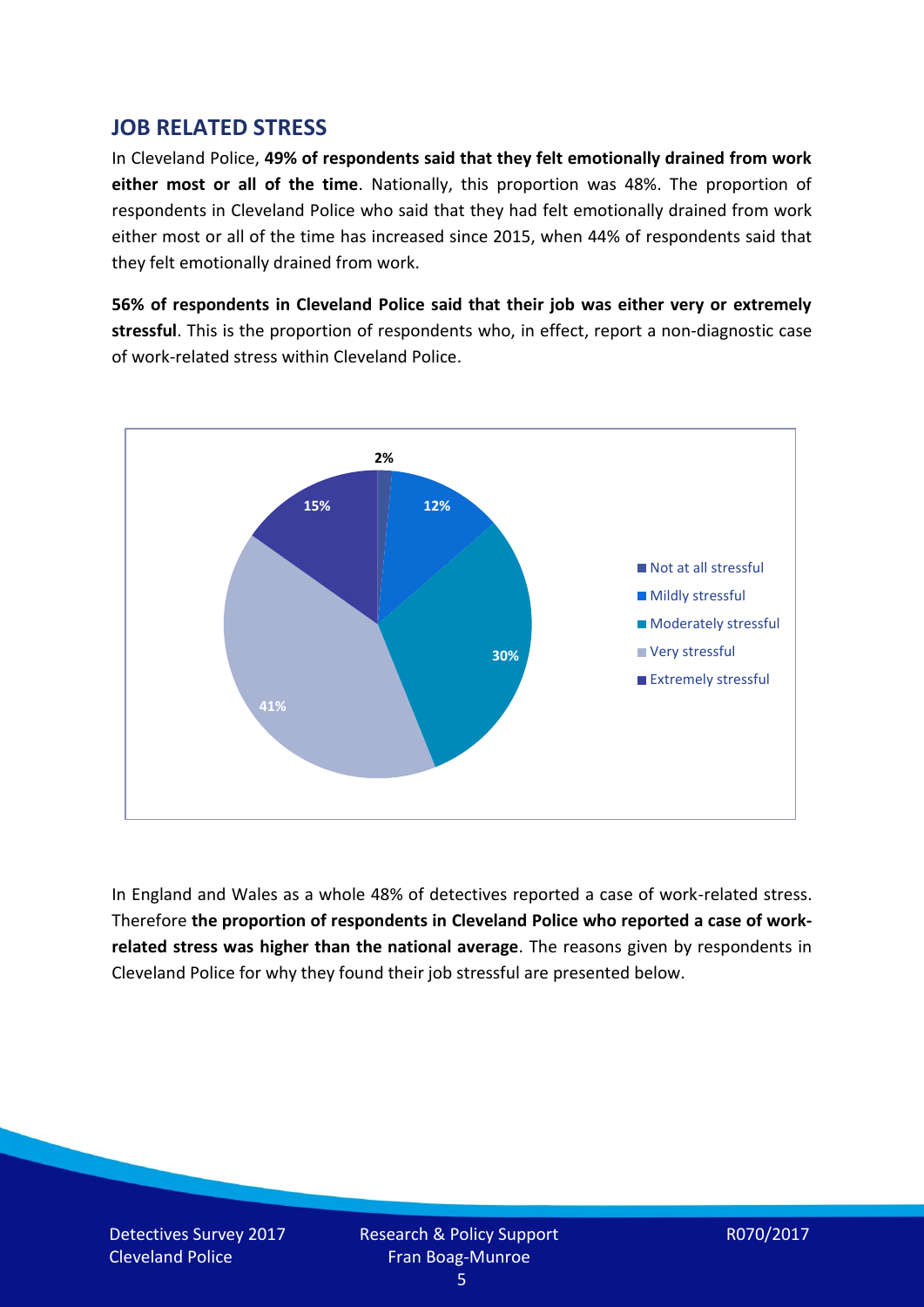| My job is stressful because                                                                | <b>Proportion</b><br>agreeing or<br>strongly<br>agreeing in<br><b>Cleveland</b> | <b>Proportion</b><br>agreeing or<br>strongly<br>agreeing in<br><b>England and</b> |
|--------------------------------------------------------------------------------------------|---------------------------------------------------------------------------------|-----------------------------------------------------------------------------------|
|                                                                                            | <b>Police</b>                                                                   | <b>Wales</b>                                                                      |
| There are high levels of personal responsibility                                           | 89%                                                                             | 93%                                                                               |
| There aren't enough officers in my team/unit                                               | 82%                                                                             | 86%                                                                               |
| I feel like the general public and partner agencies often<br>have unrealistic expectations | 83%                                                                             | 82%                                                                               |
| The nature of my work is high-risk                                                         | 83%                                                                             | 80%                                                                               |
| I have a high workload                                                                     | 82%                                                                             | 80%                                                                               |
| There is frequent organisational change                                                    | 76%                                                                             | 79%                                                                               |
| My work is emotionally demanding                                                           | 71%                                                                             | 71%                                                                               |
| I don't have enough time to be able to do my job to a<br>standard of which I can be proud  | 70%                                                                             | 70%                                                                               |
| I am unable to meet all the conflicting demands on my<br>time at work                      | 64%                                                                             | 69%                                                                               |
| I am exposed to traumatic or distressing incidents and<br>material                         | 65%                                                                             | 64%                                                                               |
| I frequently have unrealistic time pressures                                               | 56%                                                                             | 61%                                                                               |
| There aren't enough opportunities for professional<br>development                          | 47%                                                                             | 57%                                                                               |
| I frequently have unachievable deadlines                                                   | 53%                                                                             | 57%                                                                               |
| I am often pressured to work long hours                                                    | 46%                                                                             | 51%                                                                               |
| My work-life balance is poor                                                               | 39%                                                                             | 43%                                                                               |
| I don't feel like I have enough support from<br>management                                 | 41%                                                                             | 40%                                                                               |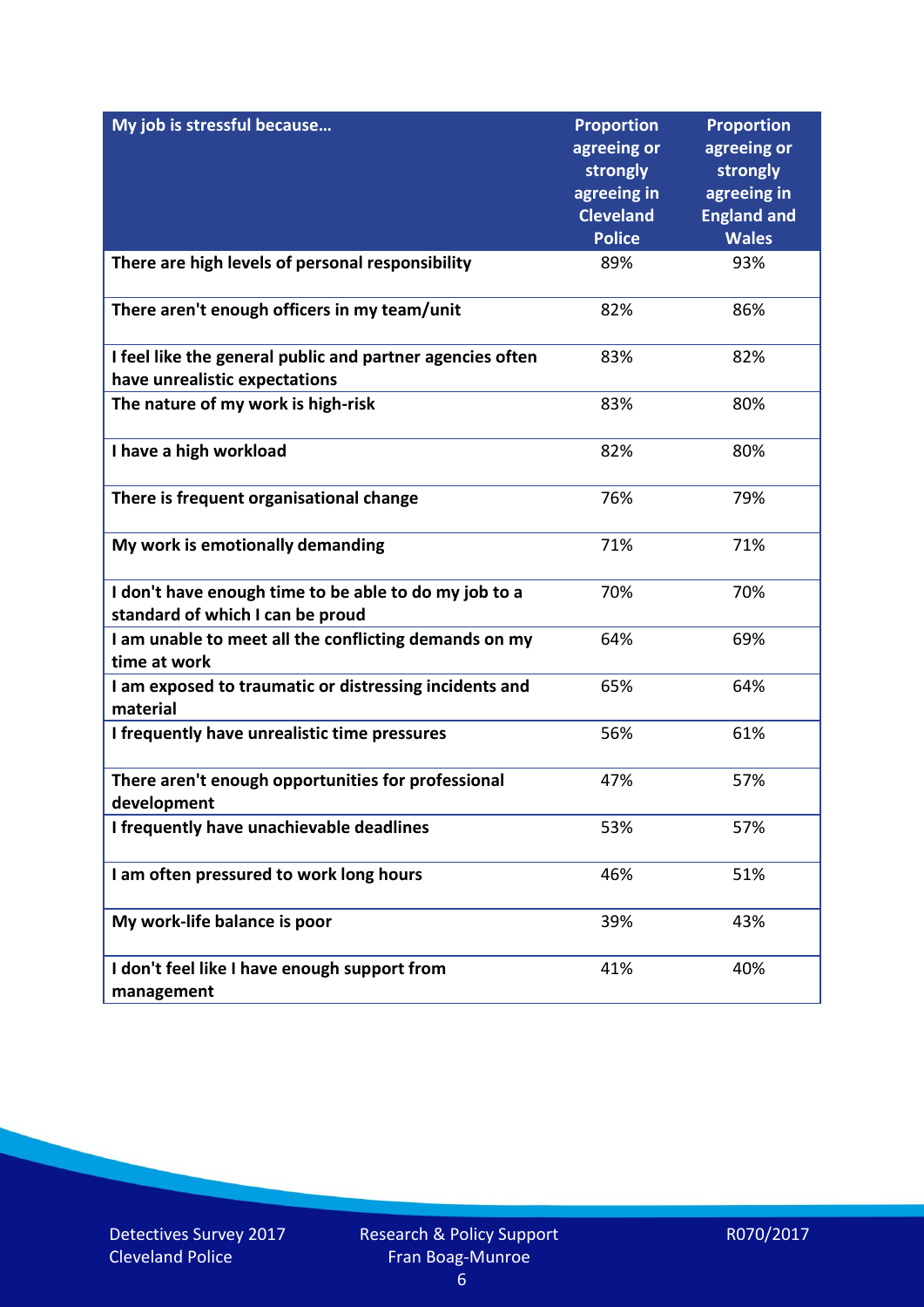# **ABSENCE AND ABSENCE BEHAVIOURS**

**Presenteeism** refers to a person attending work despite feeling that they should have taken sick leave due to their physical or mental health and wellbeing. **In Cleveland Police, 74% of respondents reported at least one instance of presenteeism associated with their physical health and wellbeing** in the last 12 months**; 55% of respondents reported at least one instance of presenteeism associated with their mental health and wellbeing**.

**Leaveism** refers to a person taking annual leave or rest days rather than sick leave for their physical or mental health and wellbeing. In the last year, **51% of respondents in Cleveland Police reported at least one instance of leaveism associated with their physical health and wellbeing**, whilst **28% of respondents in Cleveland Police reported at least one instance of leaveism associated with their mental health and wellbeing.**

Finally, **26% of respondents in Cleveland Police said that they had taken sickness absence due to their physical health and wellbeing** in the last 12 months. In addition, **6% of respondents said that they had taken sickness absence due to their mental health and wellbeing**.

Comparison of the proportions of respondents reporting presenteeism, leaveism and sickness absence in Cleveland Police with England and Wales as a whole can be found in the table below.

|                             | <b>Cleveland Police</b>                 |                                       | <b>England and Wales</b>                |                                       |
|-----------------------------|-----------------------------------------|---------------------------------------|-----------------------------------------|---------------------------------------|
| At least one<br>instance of | <b>Physical health</b><br>and wellbeing | <b>Mental health</b><br>and wellbeing | <b>Physical health</b><br>and wellbeing | <b>Mental health</b><br>and wellbeing |
| Presenteeism                | 74%                                     | 55%                                   | 71%                                     | 54%                                   |
| Leaveism                    | 51%                                     | 28%                                   | 42%                                     | 33%                                   |
| <b>Sickness</b><br>absence  | 26%                                     | 6%                                    | 35%                                     | 14%                                   |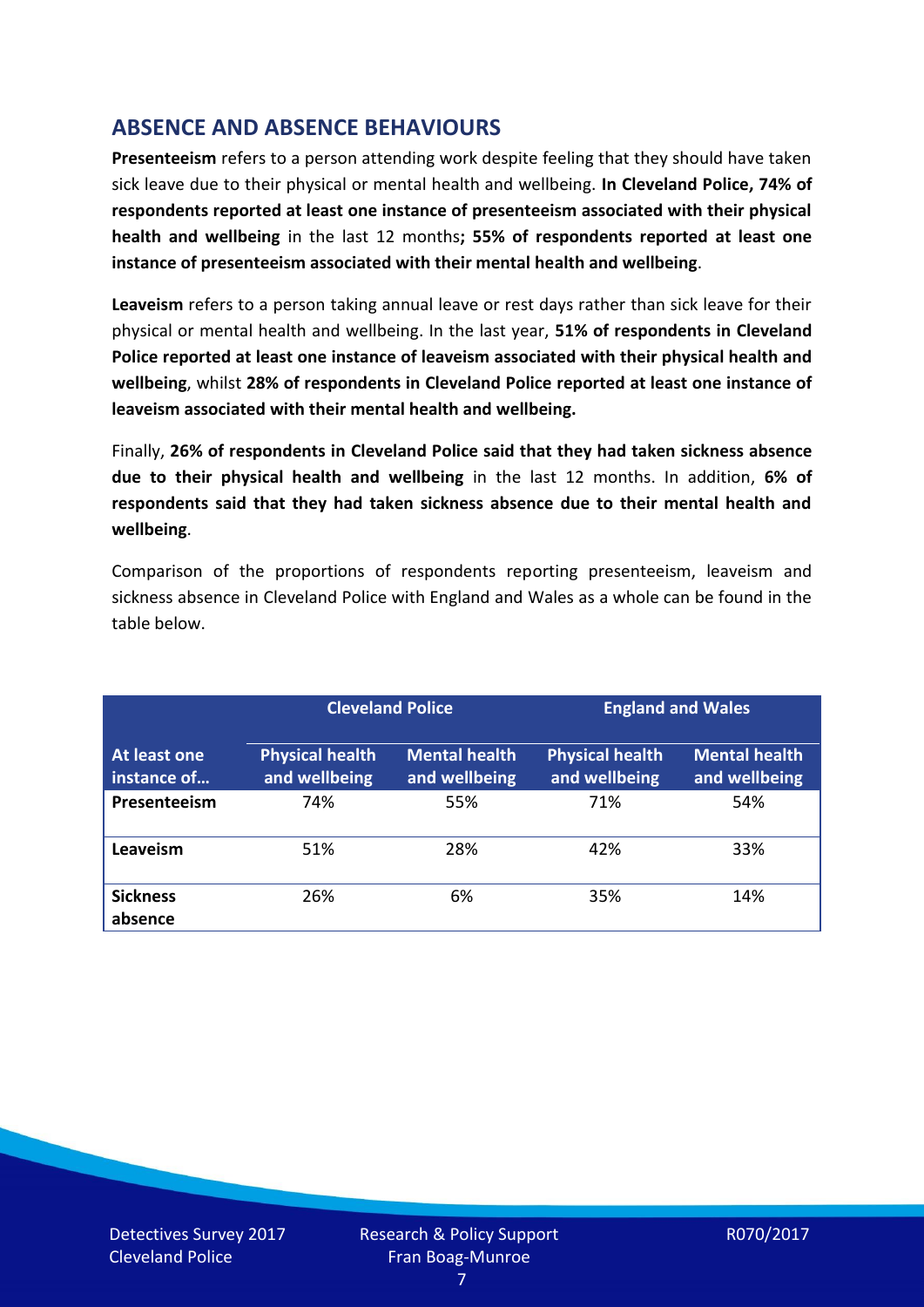## **VIEWS ABOUT THE JOB**

**85% of respondents in Cleveland Police felt that the role of the detective was seen as less valuable to the force than it used to be.** This compares with 85% of detectives in England and Wales as a whole who said that they felt the role of the detective was now less valuable.

Respondents in Cleveland Police were less likely to be dissatisfied than satisfied with their jobs, with **26% of respondents saying that they were dissatisfied and 53% of respondents saying that they were satisfied**. In comparison, 36% of detectives in England and Wales as a whole said that they were dissatisfied with their jobs, whilst 45% of respondents said that they were satisfied.

In addition, **the proportion of respondents in Cleveland Police who said that they were dissatisfied with their job has not changed since 2015**, when 26% of respondents reported job dissatisfaction.

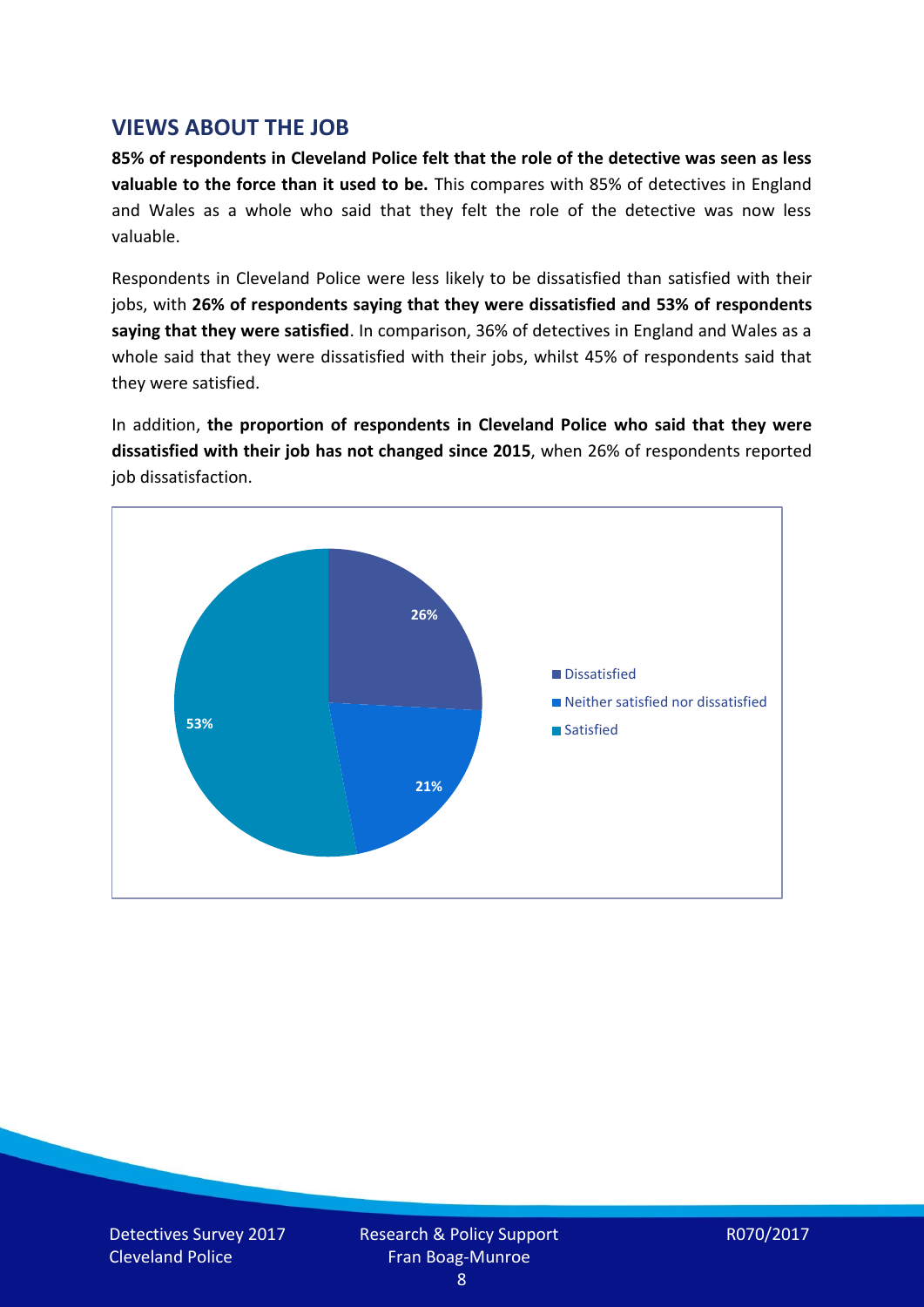## **TRAINING AND CONTINUOUS PROFESSIONAL DEVELOPMENT**

**42% of respondents in Cleveland Police said that they had difficulties securing specific training opportunities**. This has decreased since 2015, when 48% of respondents in Cleveland Police reported difficulties securing specific training opportunities.

The proportion of respondents in Cleveland Police who said that they had difficulties securing training opportunities is lower than the national average, where this year 51% of detectives said that they had difficulties securing training.

In addition, **42% of respondents in Cleveland Police said that they were rarely given enough time to stay up-to-date with the latest developments in their area of work**. This compares to 56% of respondents in England and Wales as a whole. This proportion is lower than in 2015, when 43% of respondents in Cleveland Police said that they rarely had enough time to keep up-to-date with the latest developments.

| Are you given enough time<br>to stay up-to-date with the<br>latest developments in your<br>area of work? | <b>Cleveland Police</b> | <b>England and Wales</b> |
|----------------------------------------------------------------------------------------------------------|-------------------------|--------------------------|
| Rarely                                                                                                   | 42%                     | 56%                      |
| <b>Sometimes</b>                                                                                         | 53%                     | 41%                      |
| <b>Always</b>                                                                                            | 5%                      | 4%                       |

A list of reasons why respondents in Cleveland Police said that they were not able to stay up-to-date with the latest developments in their field can been found in the table below.

| It is difficult to stay up-to-date with the latest developments in<br>my field because          | <b>Cleveland</b><br><b>Police</b> | <b>England</b><br>and Wales |
|-------------------------------------------------------------------------------------------------|-----------------------------------|-----------------------------|
| I have too many competing priorities                                                            | 76%                               | 79%                         |
| There is no time set aside by my management for study                                           | 74%                               | 76%                         |
| There are not enough officers to cover my day-to-day work for<br>me to attend relevant training | 68%                               | 76%                         |
| My workload is too high                                                                         | 74%                               | 76%                         |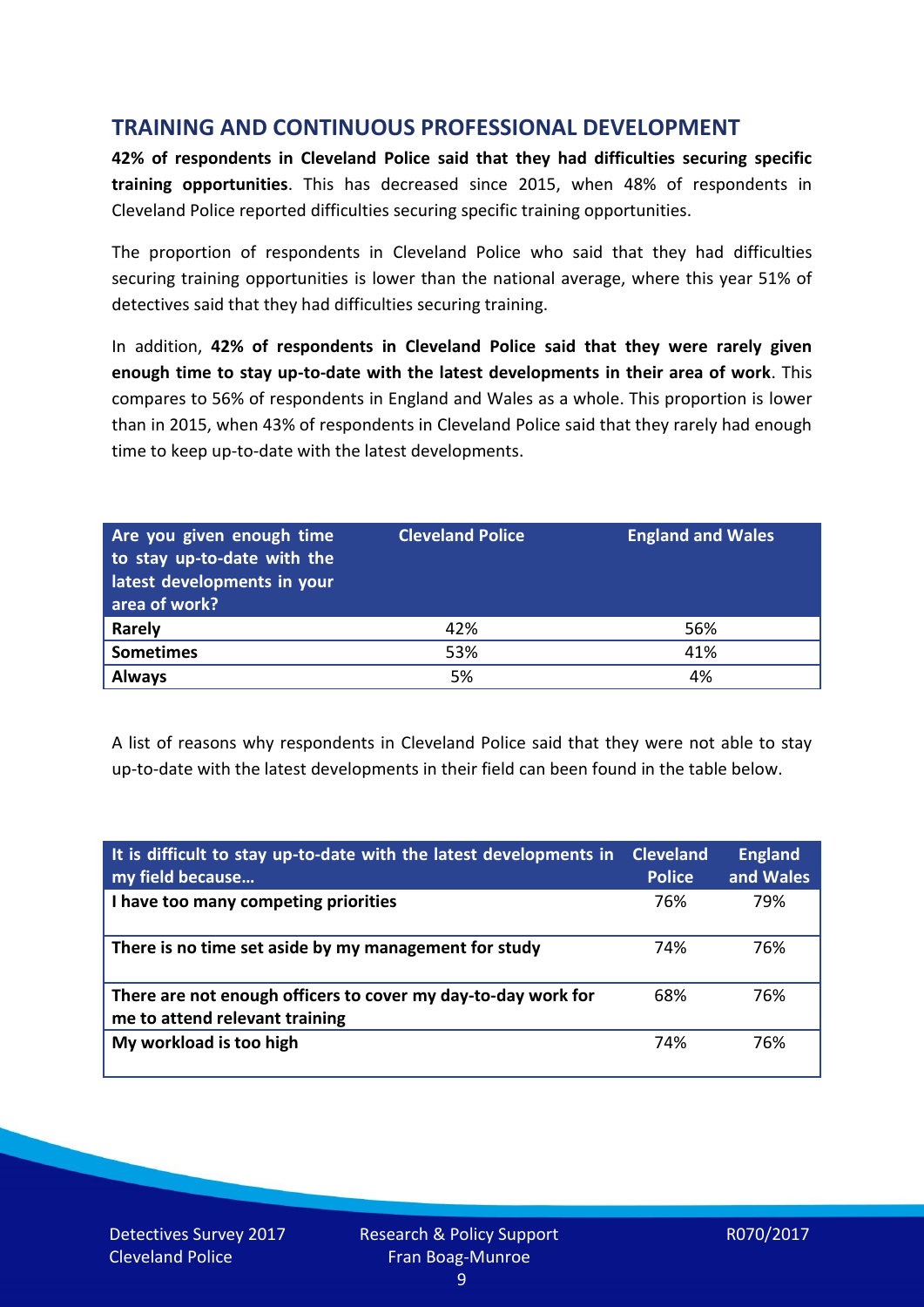| I have too many other commitments                                                        | 69% | 75% |
|------------------------------------------------------------------------------------------|-----|-----|
| The online learning package provided by NCALT is poorly<br>delivered                     | 71% | 73% |
| There are not enough formal training days                                                | 73% | 72% |
| I am too tired at the end of the day                                                     | 76% | 71% |
| Access to knowledge management systems that help<br>communicate new developments is poor | 42% | 51% |
| There is a lack of training staff                                                        | 44% | 46% |
| There is no appropriate training available                                               | 39% | 44% |

# **ATTRACTION AND RETENTION**

**26% of respondents in Cleveland Police said that they would not change their career path, whilst 17% couldn't think of any job they would prefer**. 17% of respondents said that they would like to change their posting but remain a police officer.

In comparison, 9% of respondents in Cleveland Police said that they would like to change jobs and stop being a police officer, 21% said that they would take any other job but with similar earnings and benefits, and 11% would quit immediately if they could find something else to do.

**The proportion of respondents in Cleveland Police who said that they would quit immediately if they could find something else to do has increased since 2015**, when 8% of respondents said that they would quit immediately if they could.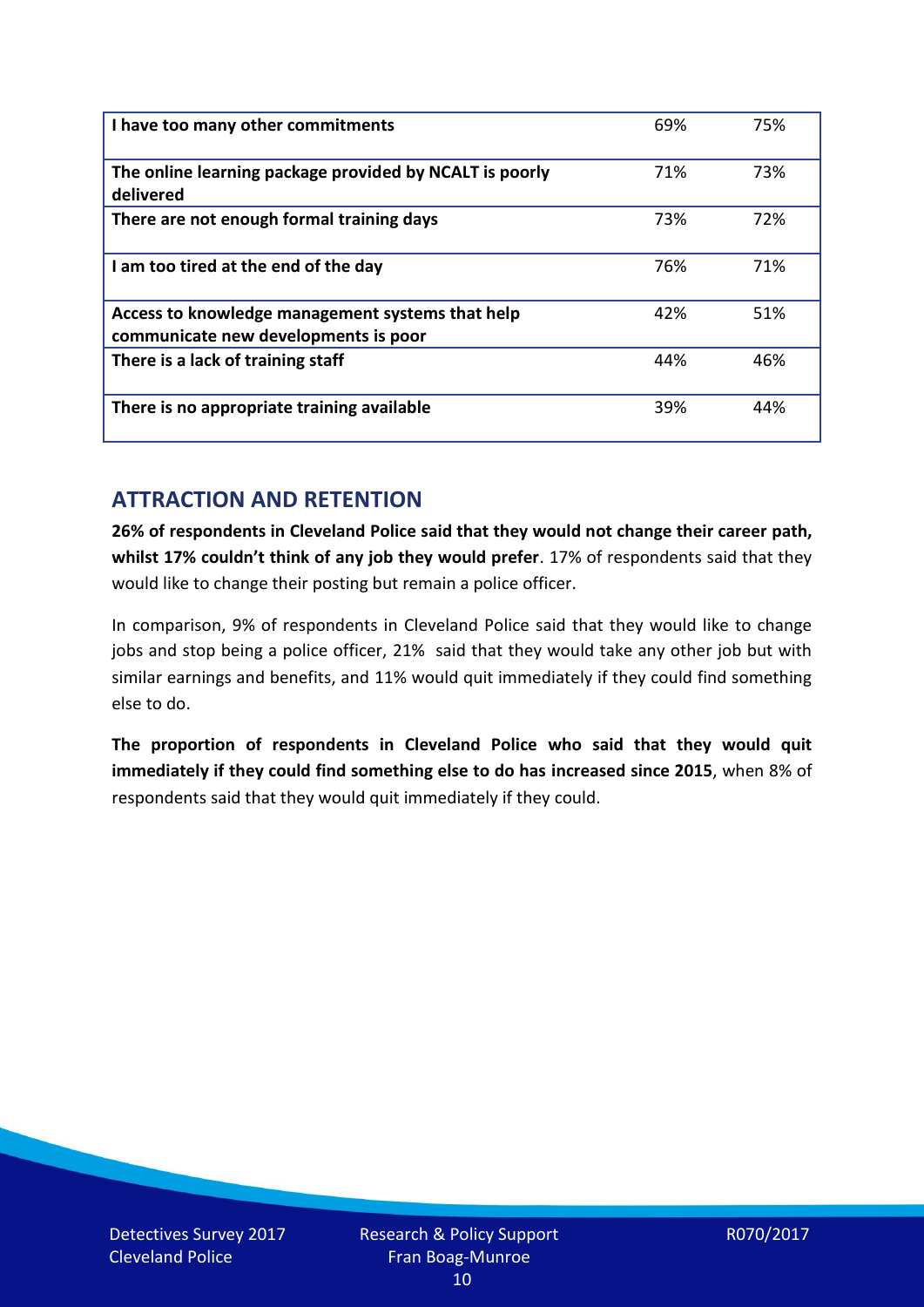|                                                                            | <b>Cleveland Police</b> | <b>England and Wales</b> |
|----------------------------------------------------------------------------|-------------------------|--------------------------|
| I would not change my<br>career path                                       | 26%                     | 22%                      |
| I can't think of any job I<br>would prefer                                 | 17%                     | 14%                      |
| I would like to change my<br>posting but remain a police<br>officer        | 17%                     | 14%                      |
| I would like to change my<br>job and stop being a police<br>officer        | 9%                      | 14%                      |
| I would take almost any<br>other job with similar<br>earnings and benefits | 21%                     | 26%                      |
| I would quit immediately if I<br>could find something else to<br>do        | 11%                     | 10%                      |